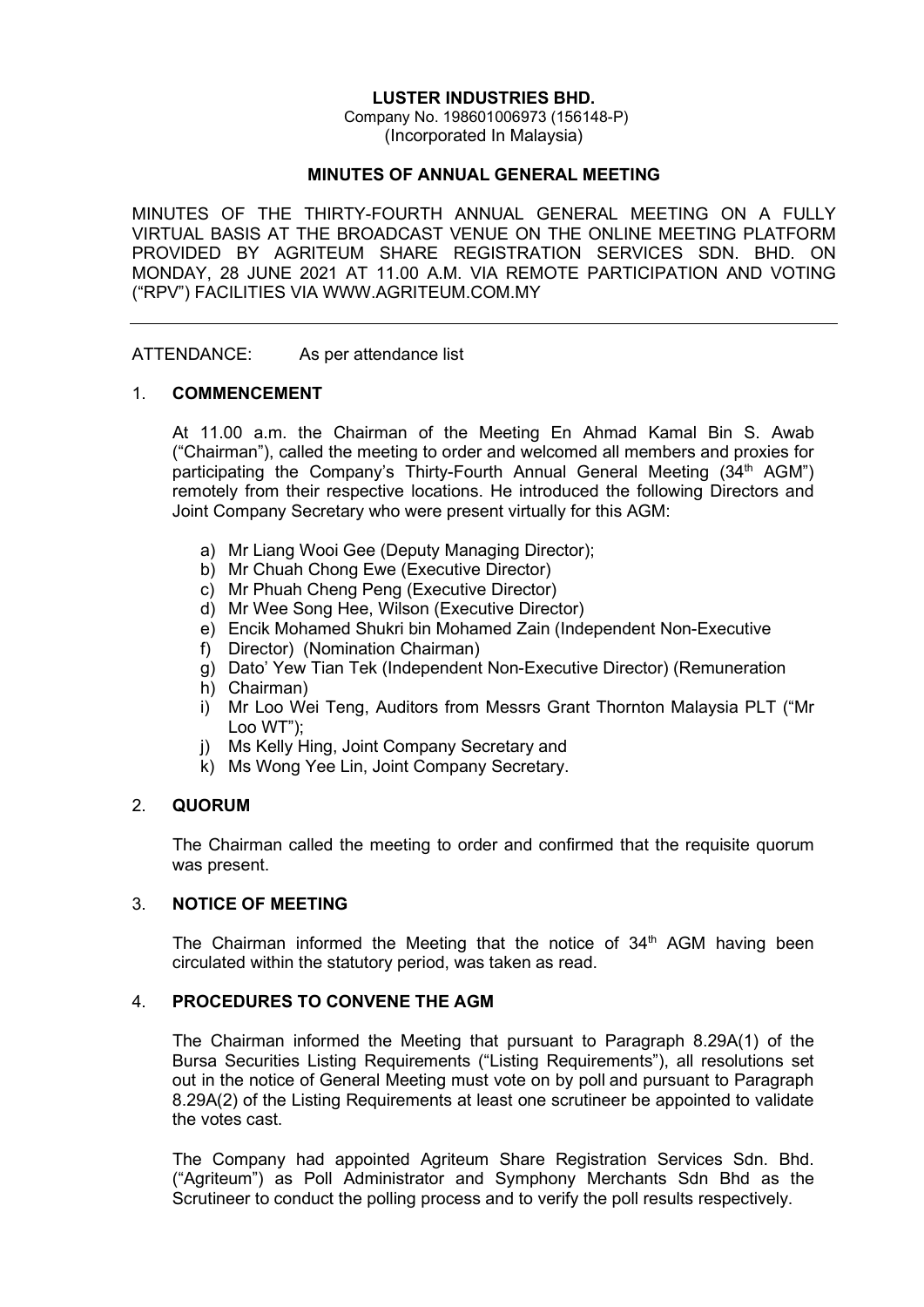Shareholders were informed that the polling process would be conducted on the conclusion of the deliberations of all items on the agenda.

 The Chairman informed that the Company's Executive Directors, Mr. Chuah Chong Ewe and Mr Wee Song Hee, Wilson, who are also shareholders of the Company have offered to be the proposer and seconder for all the resolutions.

He then informed the shareholders that they were able to raise questions from the beginning of the meeting by typing in the query box.

The Chairman invited the representative from Agriteum, the Poll Administrator, to brief shareholders on the voting procedures through the remote participation and voting application. The process of how voting could be done through the remote participation and voting application was shared.

The Chairman then presented the agenda of the 34<sup>th</sup> AGM as follows:-

### 5. AGENDA 1 - TO RECEIVE THE AUDITED FINANCIAL STATEMENTS OF THE COMPANY FOR THE FINANCIAL YEAR ENDED 31 DECEMBER 2020 TOGETHER WITH THE REPORTS OF THE DIRECTORS AND AUDITORS **THEREON**

 Members were informed by the Chairman that the audited financial statements of the Company for the financial year ended 31 December 2020 together with the reports of the Directors and Auditors ("AFS") were for discussion purposes only as the provision of Section 340(1)(a) of the Companies Act 2016 do not require members' approval for the AFS. Therefore, this item would not be put forward for voting.

 The Chairman informed that the AFS were duly tabled and deemed received by the shareholders before the Meeting.

#### 6. ORDINARY RESOLUTION 1

# TO APPROVE THE PAYMENT OF DIRECTORS' FEES AND DIRECTORS' BENEFITS OF RM300,000 FOR THE FINANCIAL YEAR ENDING 31 DECEMBER 2021

 The Chairman informed the Meeting that the Ordinary Resolution 1 was to approve the payment of Directors' fees of up to RM300,000 for the financial year ending 31 December 2021.

# 7. ORDINARY RESOLUTION 2 TO RE-ELECT ENCIK AHMAD KAMAL BIN S AWAB WHO RETIRES IN ACCORDANCE WITH THE ARTICLE 95 OF THE COMPANY'S CONSTITUTION

 The Chairman then informed the members that the next agenda involved the reelection of himself as the Director of the Company and hence passed the chair to the Mr. Liang Wooi Gee.

 Mr. Liang Wooi Gee informed the Meeting that the Ordinary Resolution 2 was to reelect Encik Ahmad Kamal Bin S Awab, a Director retiring under Article 95 of the Company's Constitution, and who being eligible had offered himself for re-election.

He then passed the chair back to the Chairman.

# 8. ORDINARY RESOLUTION 3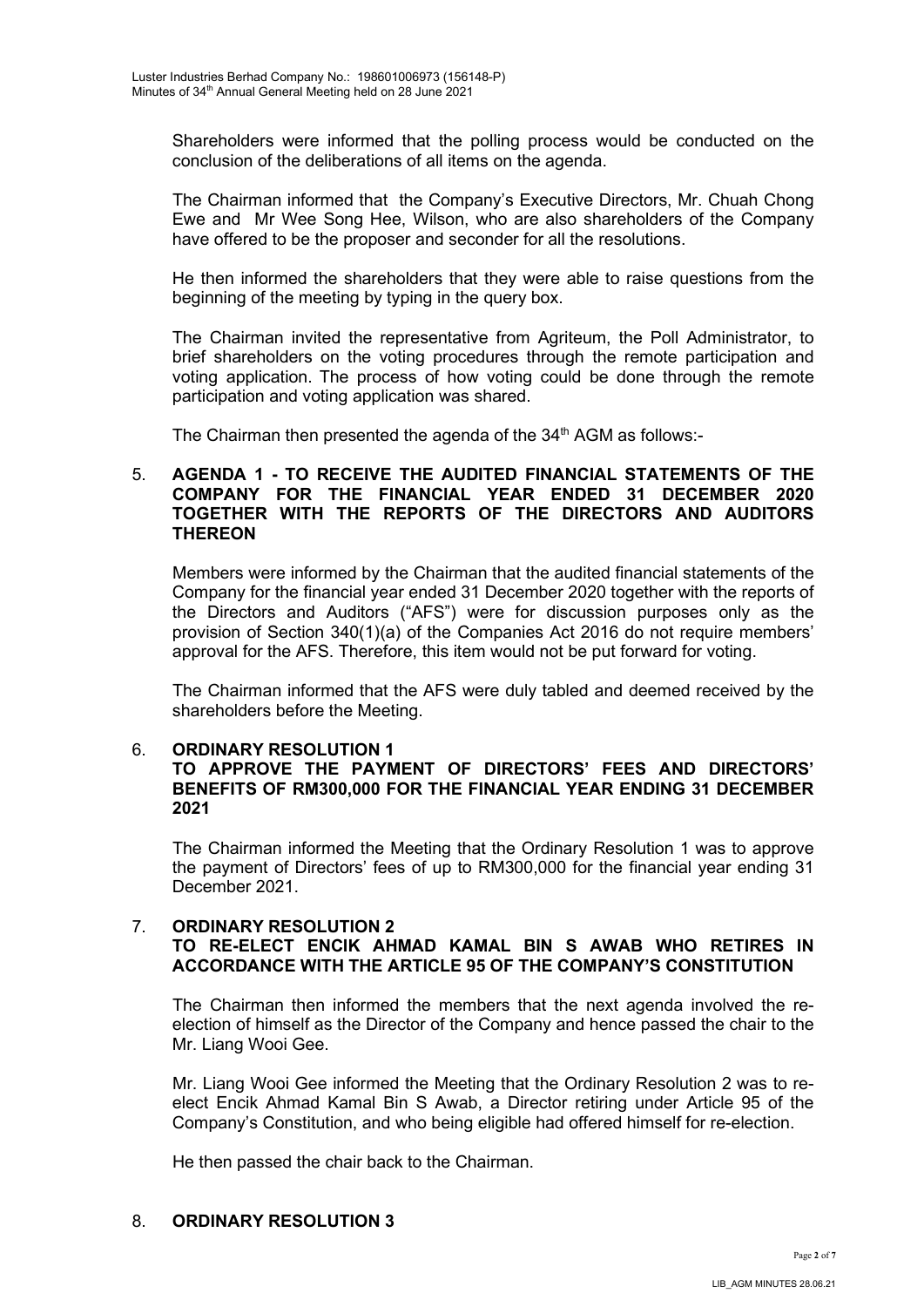### TO RE-ELECT MR. LIANG WOOI GEE WHO RETIRES IN ACCORDANCE WITH THE ARTICLE 95 OF THE COMPANY'S CONSTITUTION

 The Chairman informed the Meeting that the Ordinary Resolution 3 was to re-elect Mr. Liang Wooi Gee, a Director retiring under Article 95 of the Company's Constitution, and who being eligible had offered himself for re-election

### 9 ORDINARY RESOLUTION 4

### TO RE-APPOINT GRANT THORNTON MALAYSIA PLT AS AUDITORS OF THE COMPANY UNTIL THE CONCLUSION OF THE NEXT ANNUAL GENERAL MEETING AND TO AUTHORISE THE DIRECTORS TO FIX THEIR REMUNERATION

 The Chairman informed the Meeting that the Ordinary Resolution 6 was to re-appoint Messrs. Grant Thornton Malaysia PLT as auditors of the Company for the ensuing year and to authorise the Directors to fix their remuneration.

### 10. ORDINARY RESOLUTION 5 AUTHORITY TO ISSUE SHARES PURSUANT TO SECTIONS 75 & 76 OF THE COMPANIES ACT, 2016.

The Chairman informed the Meeting that the Ordinary Resolution 5 was on the authority to issue shares pursuant to Sections 75 & 76 of the Companies Act, 2016.

He proceeded to inform the Meeting that the resolution was to give a mandate to the Directors the authority to issue and allot shares in the Company up to an amount not exceeding 20% of the total issued capital of the Company for the time being, at any time in their absolute discretion without convening a general meeting. Such approval on the Proposed 20% General Mandate shall continue to be in force until 31 December 2021.

With effect from 1 January 2022, the general mandate shall be reinstated from a 20% limit to a 10% limit pursuant to Paragraph 6.03 of the Bursa Securities Listing Requirement provided that the aggregate number of such New Shares to be issued, to be subscribed under any rights grants, to be issued from conversion of any security, or to be issued and allotted under an agreement or option or offer by the Company from time to time, at such price, to such persons and for such purposes and upon such terms and conditions as the Directors may in their absolute discretion deem fit, pursuant to this resolution, when aggregated with the total number of any such shares issued during the preceding 12 months does not exceed 10% of the total number issued shares (excluding any treasury shares) of the Company for the time being.

As at the date of the Notice of AGM, the Company had issued 237,124,202 ordinary shares at an issue price of RM0.111 per ordinary share, pursuant to the mandate granted to the directors at the last Annual General Meeting held on 27 August 2020 and which will lapse at the conclusion of the 34th Annual General Meeting.

The mandate will provide the Company the flexibility to allot shares for any possible fund raising exercises, as well as, in the event of any strategic opportunity involving equity deals which may require the Company to allot and issue new shares on urgent basis and thereby reducing the administrative time and costs associated with the convening of additional shareholders' Meeting(s).

# 11. ORDINARY RESOLUTION 6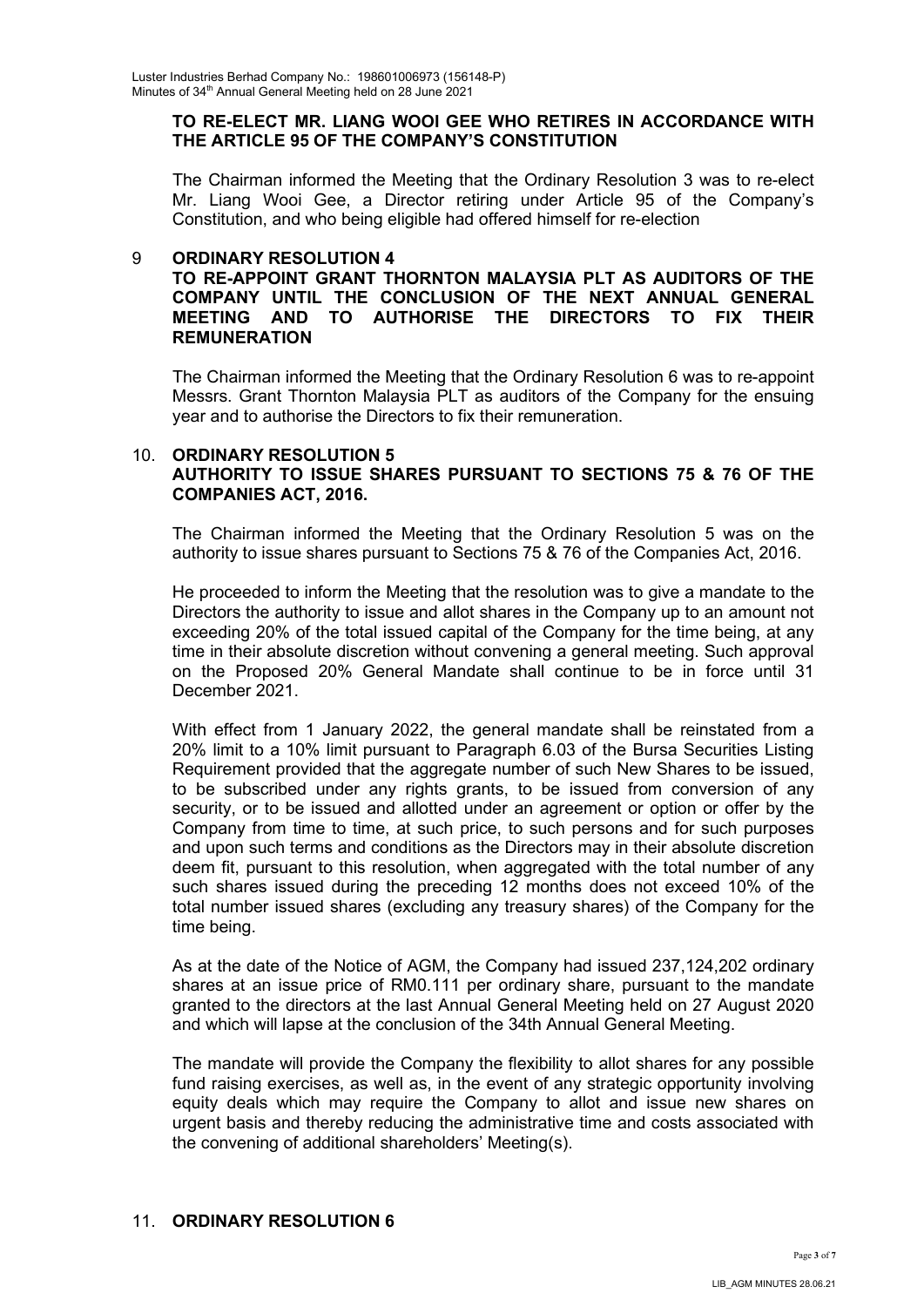### RELATION TO THE PROPOSED NEW AND RENEWAL OF SHAREHOLDERS' MANDATE FOR RECURRENT RELATED PARTY TRANSACTIONS OF A REVENUE OR TRADING NATURE ("PROPOSED SHAREHOLDERS' MANDATE").

 The Chairman informed the Meeting that the Ordinary Resolution 6 is in relation to the proposed new and renewal of shareholders' mandate for recurrent related party transactions of a revenue or trading nature.

The meeting noted that a mandate was granted, via an ordinary resolution passed at the last AGM for the Company to enter into recurrent related party transactions. As the said mandate will expire at this AGM, the Company is seeking a fresh mandate from the shareholders for the renewal of recurrent related party transactions of a revenue or trading nature. Further details are in the Circular to Shareholders announced.

The Chairman informed the shareholders that the interested directors, major shareholders and person connected as listed under Section 7 on page 11 of the Circular to shareholders are deemed interested in the proposed new and renewal of shareholders' mandate and accordingly will abstain from voting the relevant resolution.

### 12. ORDINARY RESOLUTION 7

### APPROVE THE CONTINUATION OF ENCIK MOHAMED SHUKRI BIN MOHAMED ZAIN WHO HAVE SERVED THE COMPANY FOR A CUMULATIVE TERM OF MORE THAN 9 YEARS, AS AN INDEPENDENT NON-EXECUTIVE DIRECTOR OF THE COMPANY

 The Chairman informed the Meeting that the Ordinary Resolution 7 was to continuation of Encik Mohamed Shukri Bin Mohamed Zain who have served the Company for a cumulative term of more than 9 years, as an Independent Non-Executive Director of the Company's Constitution, and who being eligible had offered himself for re-election.

### 13. OTHER BUSINESS

The Chairman informed the members that no notice for any other business was received.

# 14. QUESTION AND ANSWER SESSION

 The Chairman proceeded to the question and answer session and invited members/proxies to submit their queries through the online query box.

Questions received from shareholders as addressed by Mr Liang Wooi Ghee ("LWG") are as follows :

# Q1 Where would be the source of revenue from the property segment for Quarter 1 and Quarter 2 of the financial year ending 31 December 2021 ("FYE 2021") and what is the progress of the glove manufacturing plant.

(question from Mr Chong Choon Aun)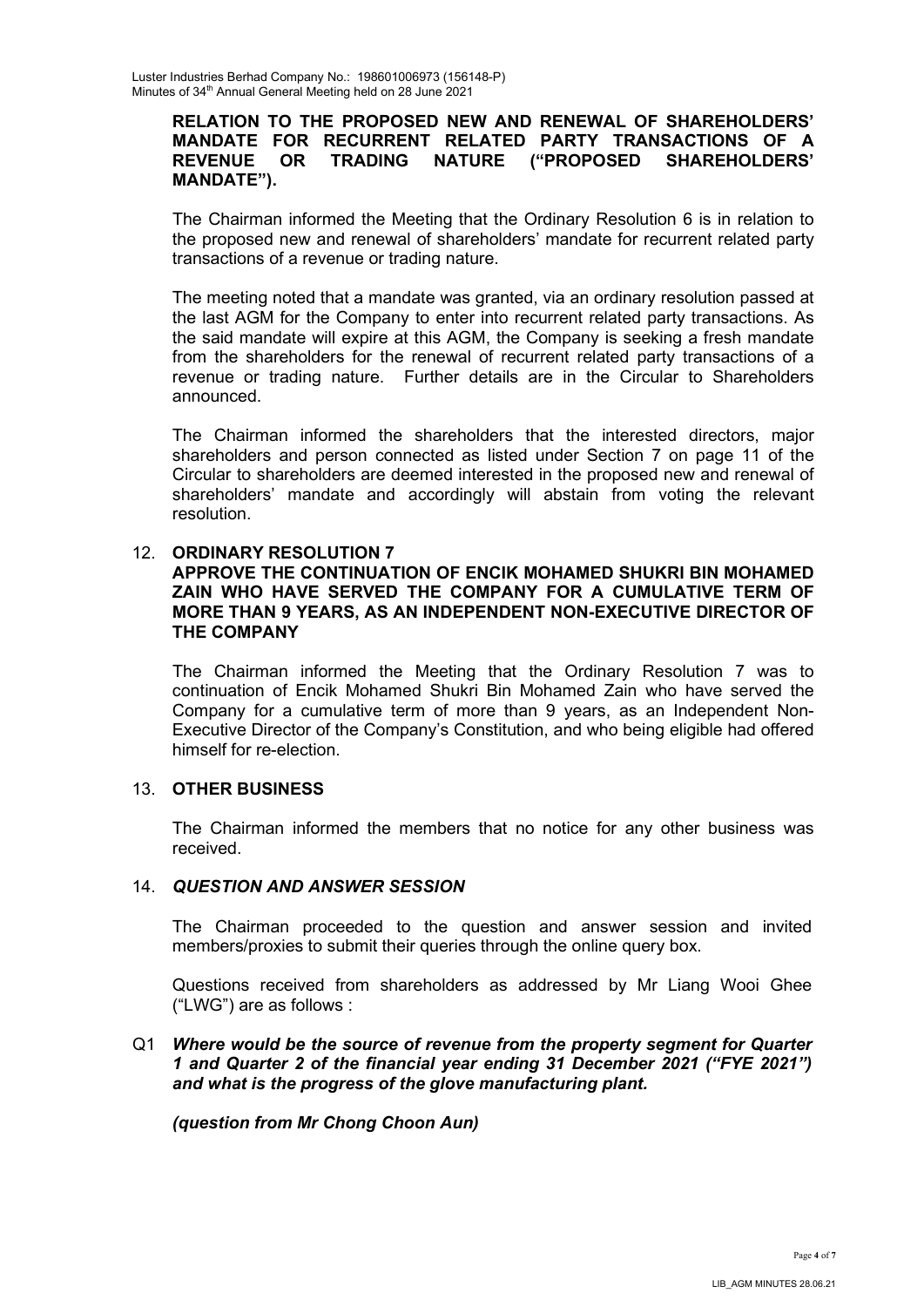Revenue of the current property segment would be from the existing project in Daerah Prai Utara. This project would be completing soon and there would not be any significant changes to the revenue recorded in results first quarter of FYE 2021 as compared to results of the second quarter FYE 2021. Taking into consideration the current pandemic, the Management would be more cautious on planning the expansion of the property division. Moving forward this division would focus on developing affordable pockets housing development.

As for the glove manufacturing plant located at Banting, the construction work was delayed due to the movement control order enforced in the country which also disrupted the supply-chain of the building materials. Barring unforeseen circumstances, the Management is cautiously optimistic that the operations of glove manufacturing plant could commence operation in fourth quarter of FYE 2021.

### Q2 Since we know the current Medical glove Average selling prices ("ASP") is declining, could you share the impact on the glove venture business? What is your prospect for the glove business?

### (question from Mr Koh Kok Poh)

The ASP price is declining but demand remains stable. The Management strongly believes with the experience of the Company's business partner, the glove business will be running efficiently, effectively and competitively in the industry. The prices of other raw materials are also decreasing. LWG is cautiously optimistic that this business would be profitable.

Further, the Engineering, Procurement, Construction and Commissioning ("EPCC") project provides the platform to generate revenue for the Group glove related business. The contribution from EPCC could assist to mitigate the impact caused by the decline in ASP price.

# Q3 Any off takers for the gloves, if yes, how long for ?

# (question from Sivanesan K Sivalingam

The division has started marketing their products for a few months and had secured some orders for trading of gloves. The Management strongly believes that with their partners' networking in the industry and the enquiries received from the market on their products that it would not be an issue for the Company to have off takers soon.

 Due to time constraints, LWG closed the question and answer session and informed shareholders that the remaining questions would be emailed to them.

#### 15. POLLING PROCESS

 At 11.20 a.m., Chairman reminded members to vote via the e-Voting portal as the voting session would expire in 10 minutes.

At 11.30 a.m., the Chairman announced that the voting session for the  $34<sup>th</sup>$  AGM had ended.

 He informed members that that the Meeting would adjourn until the counting of the votes was completed and would resume thereafter for the declaration of the result of the poll.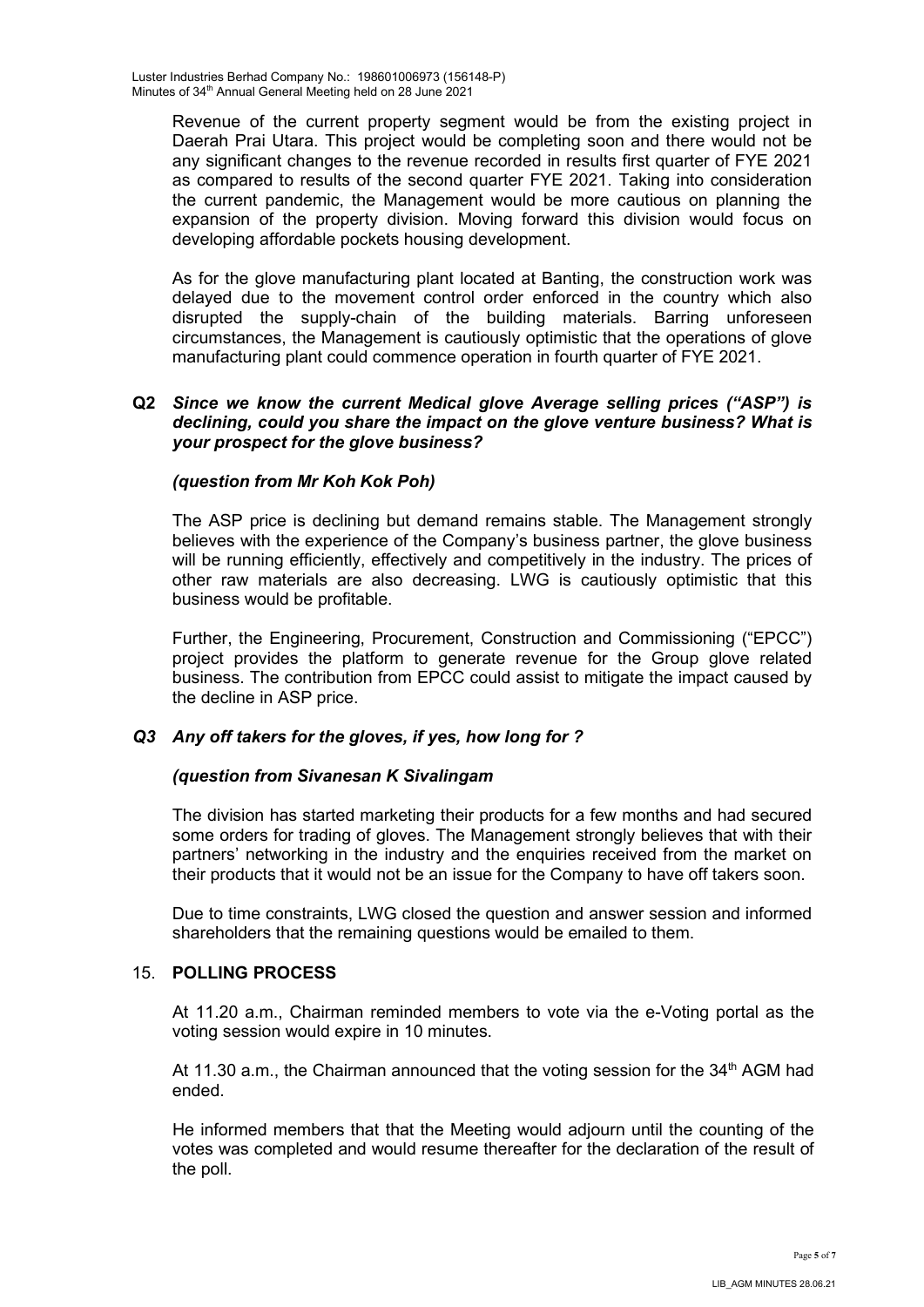Luster Industries Berhad Company No.: 198601006973 (156148-P) Minutes of 34th Annual General Meeting held on 28 June 2021

# 16. ANNOUNCEMENT OF POLL RESULT

At 11.40 a.m., the Chairman called the Meeting to order for the declaration of results. He then proceeded to read out the poll results that was displayed on the screen.

|                                                                                                                                                                                                                                                                      | <b>FOR</b>           |           | <b>AGAINST</b>          |          |                |
|----------------------------------------------------------------------------------------------------------------------------------------------------------------------------------------------------------------------------------------------------------------------|----------------------|-----------|-------------------------|----------|----------------|
| <b>Resolution</b>                                                                                                                                                                                                                                                    | <b>No. of Shares</b> | %         | No. of<br><b>Shares</b> | $\%$     | <b>Result</b>  |
| <b>Ordinary Resolution 1</b><br>To approve<br>the<br>payment of Directors'<br>fees and Directors'<br>benefits amounting to<br>RM300,000.00 for the<br>financial year ending<br>31 December 2020.                                                                     | 720,044,334          | 99.716380 | 2,048,000               | 0.283620 | <b>CARRIED</b> |
| <b>Ordinary Resolution 2</b><br>- To re-elect Encik<br>Ahmad Kamal Bin S<br>who<br>retire<br>Awab<br>pursuant to Article 95<br>of the Company's<br>Constitution.                                                                                                     | 720,571,036          | 99.788671 | 1,526,000               | 0.211329 | <b>CARRIED</b> |
| <b>Ordinary Resolution 3</b><br>- To re-elect Mr Liang<br>Wooi Gee who retire<br>pursuant to Article 95<br>the Company's<br>of<br>Constitution.-                                                                                                                     | 721,048,179          | 99.996394 | 26,000                  | 0.003606 | <b>CARRIED</b> |
| Ordinary Resolution 4 -<br>To re-appoint Messrs.<br><b>Grant Thornton</b><br>Malaysia PLT as<br>Auditors of the<br>Company until the<br>conclusion of the next<br><b>Annual General</b><br>Meeting and to<br>authorise the Directors<br>to fix their<br>remuneration | 722,075,036          | 99.996953 | 22,000                  | 0.003047 | <b>CARRIED</b> |
| <b>Ordinary Resolution 5</b><br>- Proposed Authority<br>to Issue Shares                                                                                                                                                                                              | 720,233,036          | 99.741863 | 1,864,000               | 0.258137 | <b>CARRIED</b> |
| Ordinary Resolution 6<br>- Proposed Renewal<br>of Shareholders'<br>Mandate For<br><b>Recurrent Related</b><br>Party Transactions of<br>a Revenue or Trading<br>Nature ("Proposed<br>Renewal Of<br>Shareholders'<br>Mandate")                                         | 496,375,536          | 99.677298 | 1,607,000               | 0.322702 | <b>CARRIED</b> |
| Ordinary Resolution<br>7- Retention of Encik<br>Mohamed Shukri Bin<br>Mohamed Zain<br>as<br>Independent<br>Non-<br><b>Executive Director.</b>                                                                                                                        | 721,671,036          | 99.941005 | 426,000                 | 0.058995 | <b>CARRIED</b> |

The poll results were as follow: